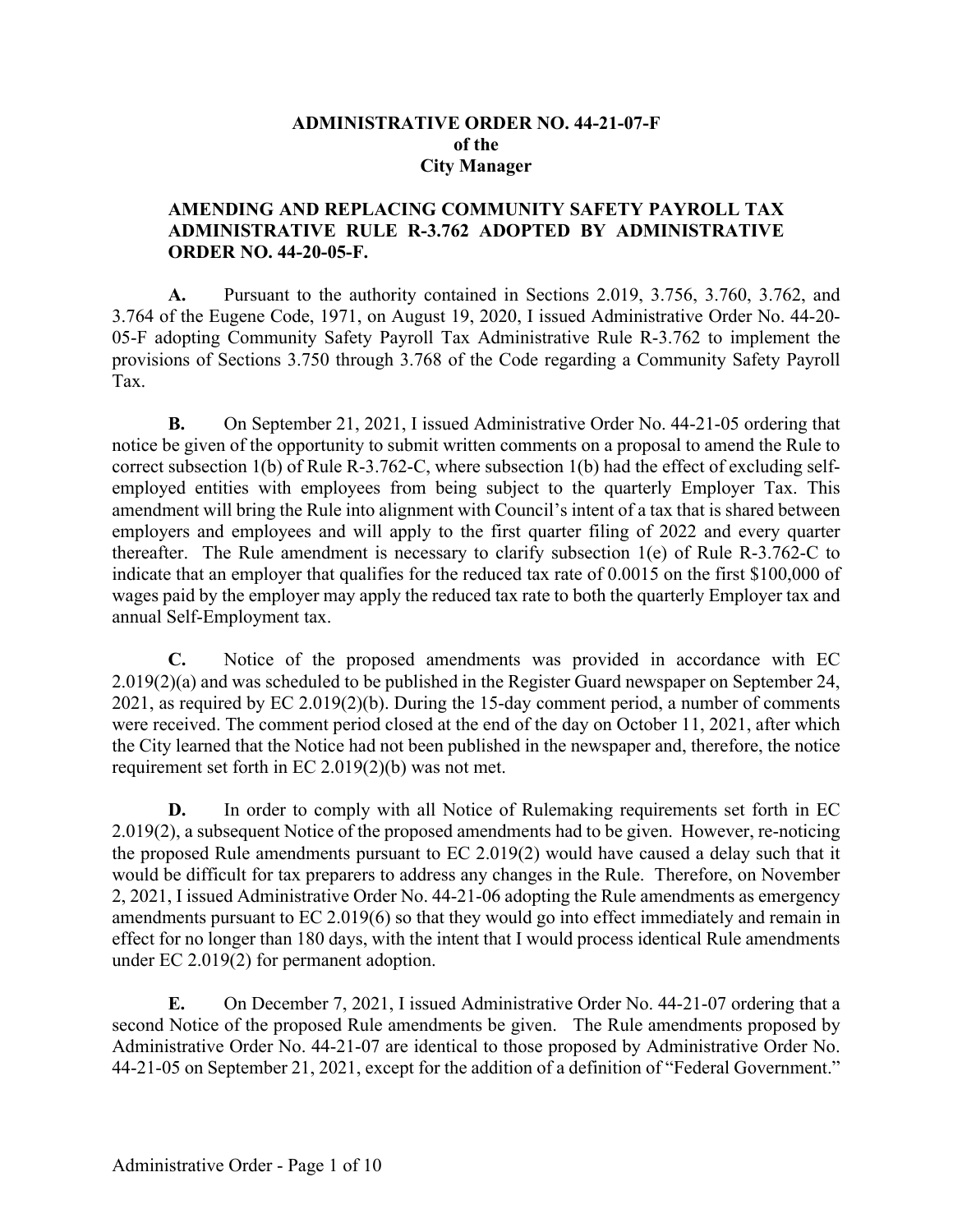**F.** Notice of the proposed Rule amendments was given by making copies of the Notice available to any person who had requested such notice and by publication of the Notice in the Register Guard newspaper on December 11, 12, 13, 14, and 15, 2021. In addition, a copy of the Notice and proposed Rule amendments was made available for review at the  $2<sup>nd</sup>$  floor reference desk at the Eugene Downtown Library, 100 W. 10<sup>th</sup> Avenue, Eugene, Oregon, and on the City of Eugene's website. The Notice informed the public of the opportunity to submit comments on the proposed amendments until the end of the day on December 27, 2021. The written comments received during the public comment period for the Notice issued pursuant to Administrative Order No. 44-21-05 are addressed in the City Manager's Findings in Consideration of Written Submissions attached as Exhibit A to this Order. No comments were received in response to the Notice issued pursuant to Administrative Order No. 44-21-07.

### **On the basis of these findings, I order that:**

**1.** Community Safety Payroll Tax Administrative Rule R-3.762 is amended by adding the definition of "Federal Government" and updating the definition of "Wages" in Community Safety Payroll Tax Administrative Rule R-3.762-B, and amending subsections 1(b) and (e) in Rule R-3.762-C. These amendments apply to the first quarter filing of 2022 and every quarter thereafter.

**2.** The unamended provisions of Community Safety Payroll Tax Administrative Rule R-3.762 adopted by Administrative Order No. 44-20-05-F are reaffirmed and incorporated into Community Safety Payroll Tax Administrative Rule R-3.762 adopted by this Order.

**3.** Administrative Order No. 44-20-05-F is superseded by this Administrative Order No. 44-21-07-F as of the effective date of this Order.

**4.** As of the effective date of this Order, the following is Community Safety Payroll Tax Administrative Rule R-3.762:

### **COMMUNITY SAFETY PAYROLL TAX ADMINISTRATIVE RULE R-3.762**

### **R-3.762-A DESIGNATION OF TAX ADMINISTRATOR.**

The Tax Administrator is the City of Eugene Finance Director or any person or entity with whom the City Manager contracts to perform the tax administration duties.

**R-3.762-B DEFINITIONS.** In addition to the definitions contained in EC 3.752, the following words and phrases mean:

> **Business Location.** Any physical location in the Eugene city limits to which an employer or self-employed person conducts business operations, including any real property, building, facility, or office owned, leased, or occupied by the employer or self-employed person. "Business location" does not include temporary job sites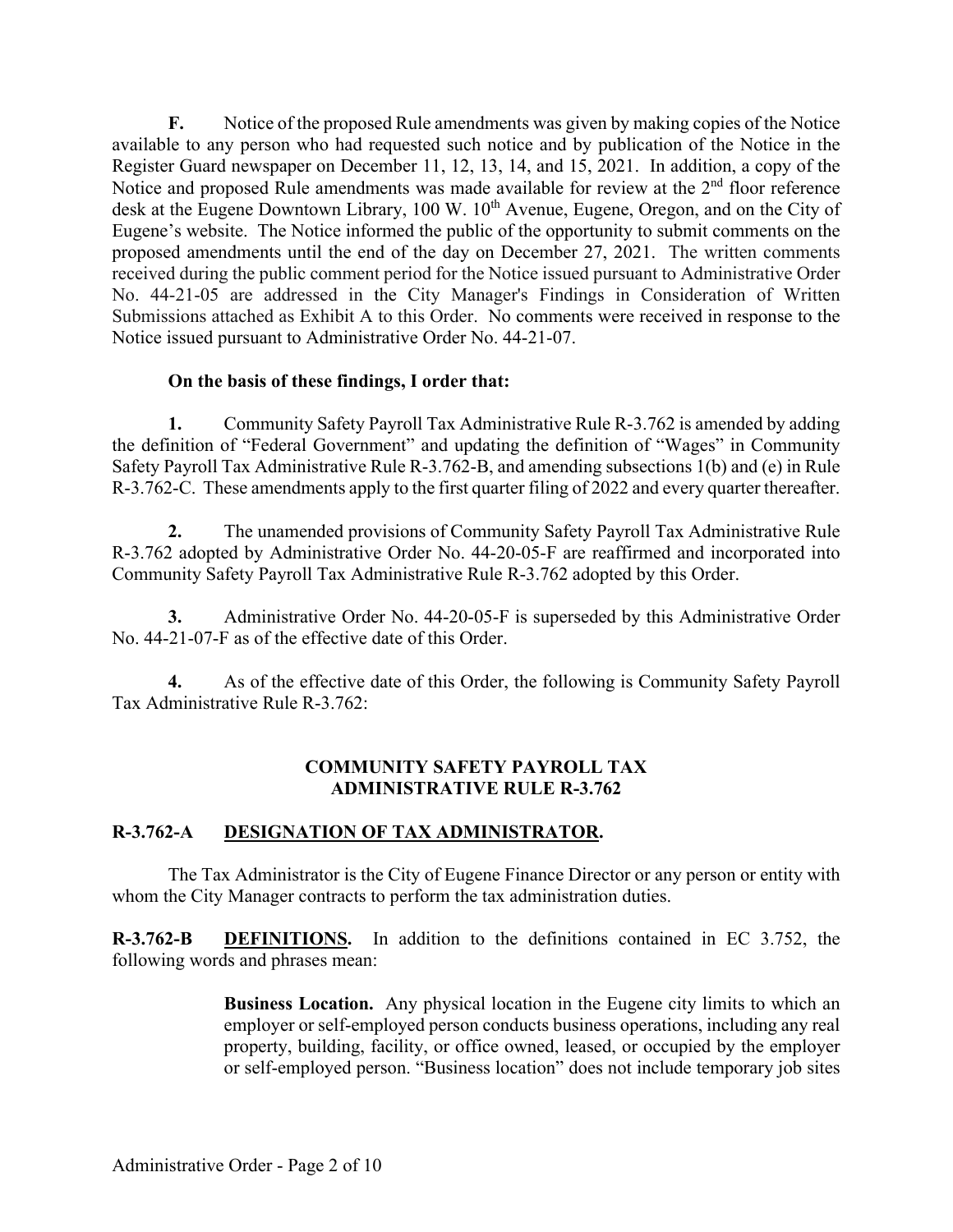generated by customers located in the Eugene city limits, including but not limited to construction sites or plumbing/electrical/landscaping clients.

**Federal Government**. An employer whose employees are subject to the payroll tax imposed by EC 3.754(3).

**Net Earnings from Self-Employment.** As defined in section 1402 of the Internal Revenue Code of 1986, as that section was in effect and operative on December 31, 1988.

**Self-Employed Person.** Someone with net earnings from self-employment, including a sole proprietor, independent contractor, or individual partner in a partnership. For purposes of EC 3.754, a self-employed person is an employer and can have employees.

**Taxpayer.** A person subject to tax or required to withhold and remit tax under EC 3.754.

**Wages.** As defined in ORS  $267.380(1)(c)$ ,  $(2)(b)$  - (c), and  $2(e)$  - (j). For the purposes of a self-employed person, "wages paid by the employer" means net earnings from self-employment. If a self-employed person also has employees, wages of the employee(s) are as defined in ORS  $267.380(1)(c)$ ,  $(2)(b)$  - (c), and  $2(e) - (i)$ .

## **R-3.762-C EMPLOYER PAYROLL TAX.**

## **1. Tax Owed.**

**(a)** An employer with a physical address in the City must pay tax on the total wages paid by the employer at the rate set forth in EC 3.754(1) or (2). If an employer with a physical address in the City has one or more business locations outside the City, no tax is owed by the employer for those hours an employee works at an employer's business location that is outside the City.

**(b)** An employer must pay a tax on the net earnings from self-employment. A self-employed person with employees must also pay a quarterly tax on wages paid to employees.

**(c)** For purposes of EC 3.754(2), an employer's number of employees is the average number of employees employed by the employer of the taxable year.

**(d)** For purposes of EC 3.754(2), a self-employed person with two, one, or no employees is "an employer with two or less employees."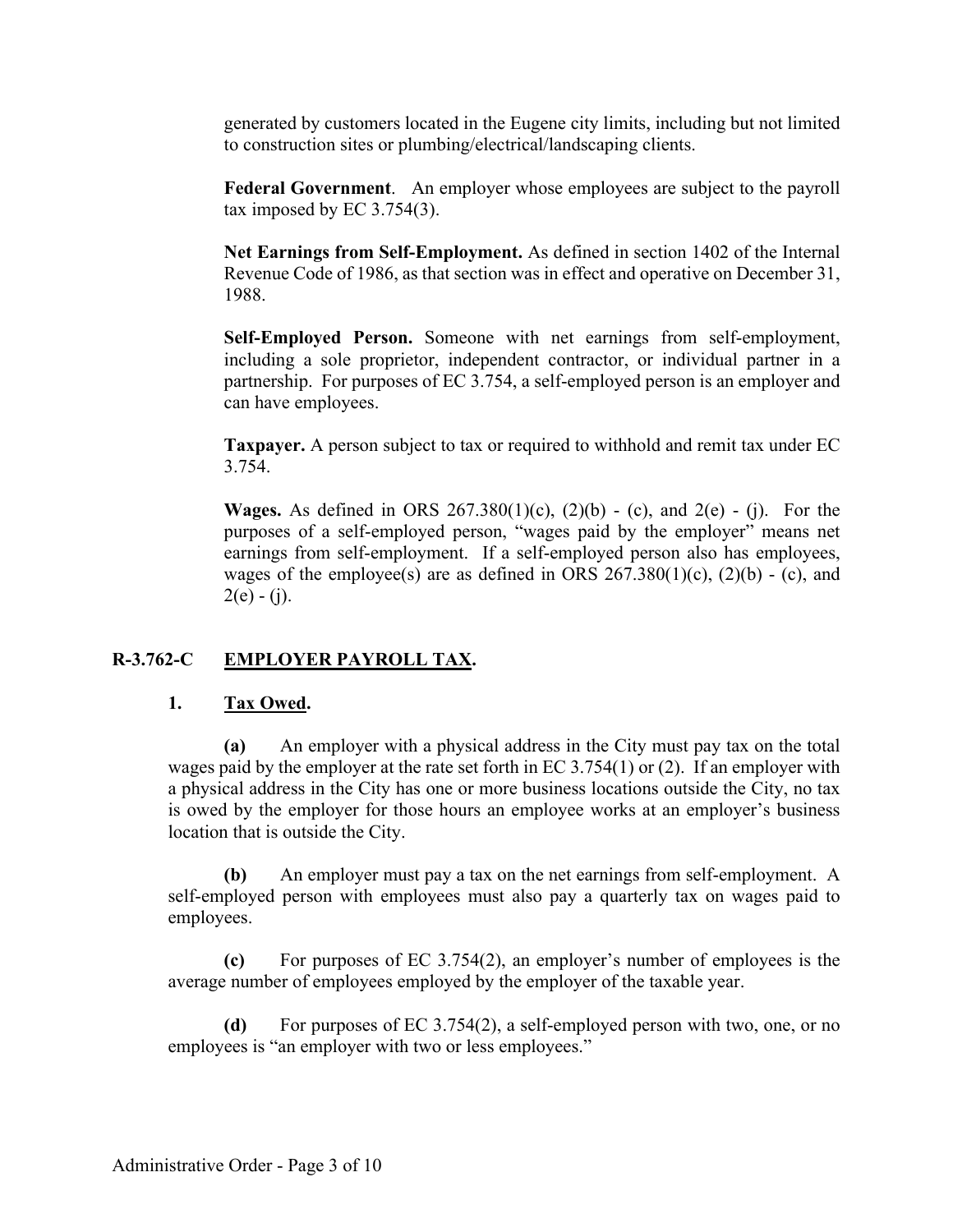**(e)** An employer that qualifies for the reduced tax rate of 0.0015 on the first \$100,000 of wages paid by the employer may apply this reduced rate on the final quarterly employer tax return and may deduct from the tax owed on this final quarterly tax return the overpaid taxes on the prior quarterly tax returns. If amount overpaid exceeds the total amount owed on the final quarterly tax return, the amount overpaid will be credited against the employer's tax owed the next tax period or the employer may request a refund of the overpaid amount. Notwithstanding the foregoing, a self-employed person that qualifies for the reduced rate of 0.0015 on the first \$100,000 of wages paid to employees may apply this reduced rate on the employer's final quarterly tax return as well as the annual selfemployment return.

## **2. Payments and Returns.**

**(a)** Employers shall pay the tax due and file returns quarterly for the previous calendar quarter on or before the last day of January, April, July, and October.

**(b)** Notwithstanding subsection (a), taxes owed by an employer that is a selfemployed person with net-earnings from self-employment shall be paid, and return filed, annually for the previous taxable year on or before the  $15<sup>th</sup>$  day of the fourth month following the end of the taxable year.

**(c)** A partnership may choose to pay the tax due on behalf of individual partners. If a partnership pays the tax owed on behalf of all individual partners, the individual partners are not required to file any return with the City unless they have net earnings from self-employment from sources other than such partnership.

**(d)** When the tax due date falls on a Saturday, Sunday or legal holiday, the tax and quarterly return or annual return are due on the next business day.

**(e)** A payment made or return filed before the due date as provided in in this section shall be considered as made on the due date of the payment or return.

**(f)** An employer that is a self-employed person with net-earnings from selfemployment and that receives an extension to file a federal or Oregon individual income tax return, will be allowed the same extension.

**(g)** Taxes owed by employers shall be paid and filed by the employer on the forms provided by the City.

## **R-3.762-D EMPLOYEE PAYROLL TAX.**

## **1. Tax Owed.**

**(a)** An employee working at an employer located in the City must pay a tax on the employee's total wages at the rate set forth in  $EC$  3.754(3), (4) or (5). If an employee works for an employer located in the City that also has one or more business locations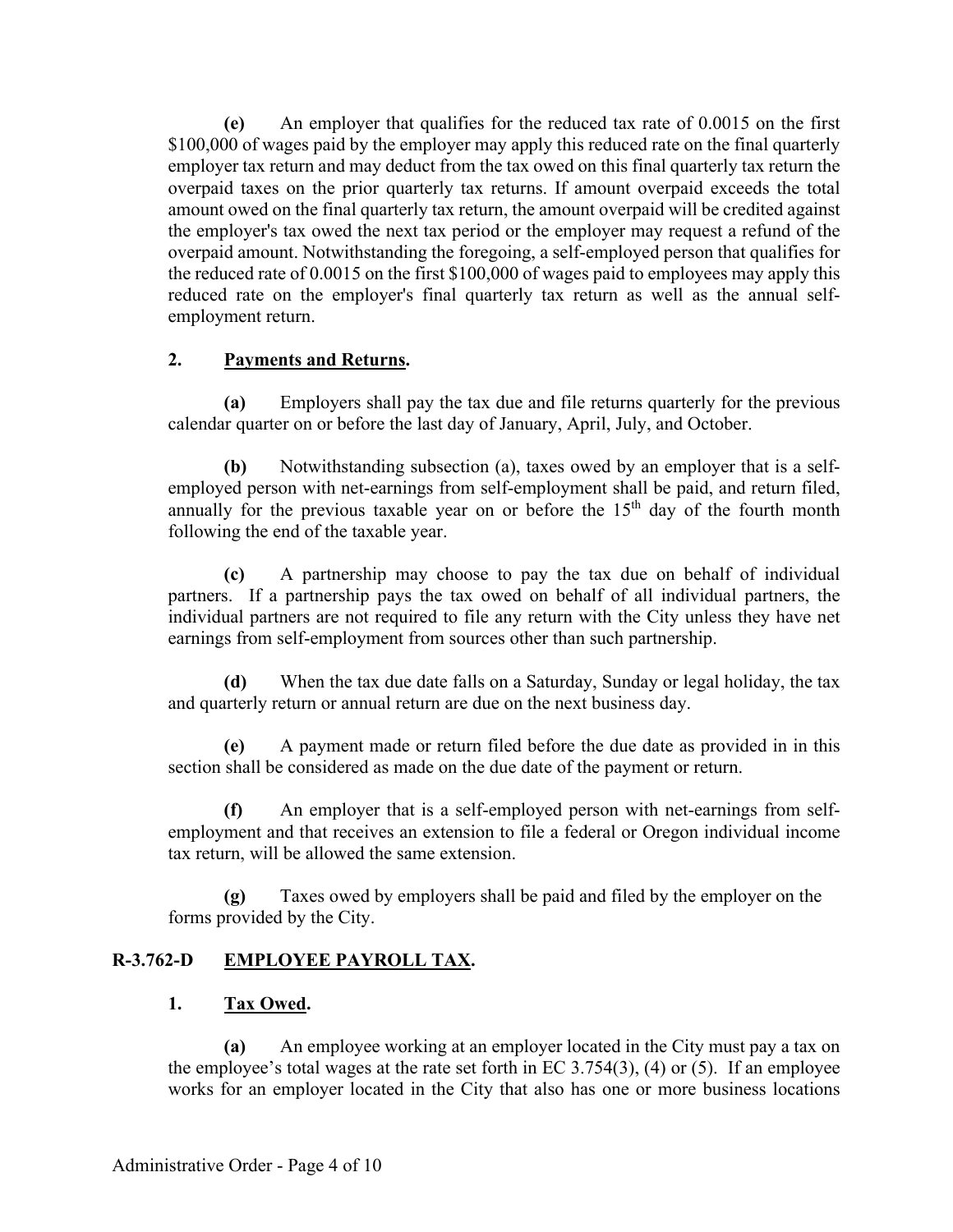outside the City, no tax is owed by the employee for those wages an employee earns at an employer's business location that is outside the City.

**(b)** The applicable tax rate is based on the annualized income of the employee per pay period using tax rate charts provided by the City and consistent with the per hour rates set forth in EC 3.754(3), (4) or (5). The applicable tax rate is determined without adjustment for overtime wages.

## **2. Payments and Returns.**

**(a)** An employer must withhold, report, and remit the employee tax required by EC  $3.754(3) - (5)$ . The employer shall remit the tax withheld from an employee and file tax returns quarterly for the previous calendar quarter on or before the last day of January, April, July, and October. When the tax due date falls on a Saturday, Sunday or legal holiday, the tax and quarterly return or annual return are due on the next business day.

**(b)** A payment made or return filed before the due date as provided in this section shall be considered as made on the due date of the payment or return.

**(c)** Taxes withheld by employers from employees shall be remitted and filed by employers on the forms provided by the City.

## **R-3.762-E AUDITS.**

**1.** As soon as practicable after a return is filed, the City shall examine or audit it if the City deems such examination or audit practicable. If the City discovers from an examination or an audit that a deficiency exists, it shall compute the tax and give notice to the employer filing the return of the deficiency and of the City's intention to assess the deficiency, plus interest and any appropriate penalty. Except as provided in subsection 2 of this section, the notice shall:

- **(a)** State the reason for each adjustment; and,
- **(b)** Provide the authority upon which the adjustment is based.

**2.** When the notice of deficiency described in subsection 1 of this section results from the correction of a mathematical or clerical error and states what would have been the correct tax but for the mathematical or clerical error, such notice need state only the reason for each adjustment to the return.

**3.** The Tax Administrator, or any person or representative authorized by the City, may examine or cause to be examined during normal business hours, and upon notification to the taxpayer, any books, papers, records, or memorandum bearing upon the matter required to be included in the return, including copies of the taxpayer's state and federal tax returns, for the purpose of ascertaining the accuracy of any return or for the purpose of making an estimate of tax amount required to be paid to the City.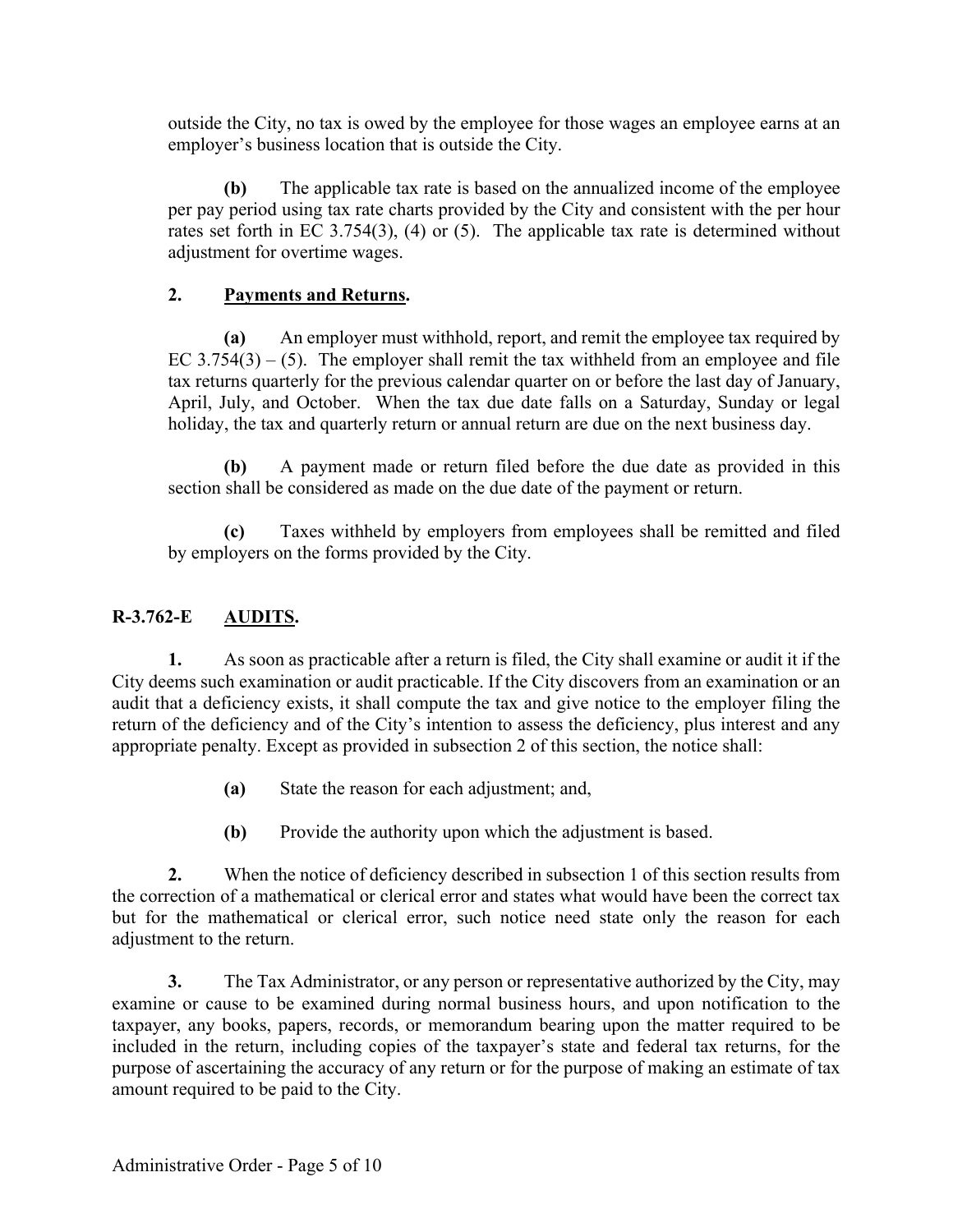# **R-3762-F TIME LIMIT FOR ISSUING A DEFICIENCY.**

**1.** At any time within three years after the return was filed, the City may give notice of a deficiency.

**2.** If the City finds that an amount equal to 25 percent or more of the wages or net earnings from self-employment reported has been omitted from the taxpayer's return, notice of the deficiency may be given at any time within five years after the return was filed.

**3.** The limitations to the giving of notice of a deficiency provided in this section do not apply to a deficiency resulting from false or fraudulent returns, or in cases where no return has been filed.

## **R-3.762-G PENALTIES AND INTEREST.**

**1.** An employer who fails to file a return or fails to pay or remit the tax required by EC  $3.754(1) - (5)$  by the due date shall incur the following penalties:

**(a)** If tax due is paid or remitted after the due date, a penalty of 5 percent of the tax due.

**(b)** If a return is filed more than 30 days after the due date, an additional penalty of 20 percent of the tax due.

**(c)** The tax administrator may impose a penalty equal to 100 percent of the tax due if the Tax Administrator determines no quarterly returns are filed for 12 consecutive quarters or three consecutive years for annual returns.

**2.** In addition to the penalties and interest set forth in subsection 1 of this section, an employer that fails to deduct and withhold the tax required by EC 3.756:

**(a)** Is deemed responsible for the payment of the tax obligation in an amount equal to the amount required to be withheld from the employee's wages and remitted to the City; and

**(b)** Is subject to a penalty of \$250 per employee, up to a maximum penalty of \$25,000, if the employer knowingly fails to deduct and withhold the tax.

**3.** Each penalty imposed under this section is in addition to any other penalty imposed under this section. All payments received shall be credited first to penalty, then to accrued interest, and then to tax due.

**4.** Interest on unpaid tax accrues at the rate established by ORS 305.220 and computed on a daily basis from the time the tax is due, during which the tax remains unpaid.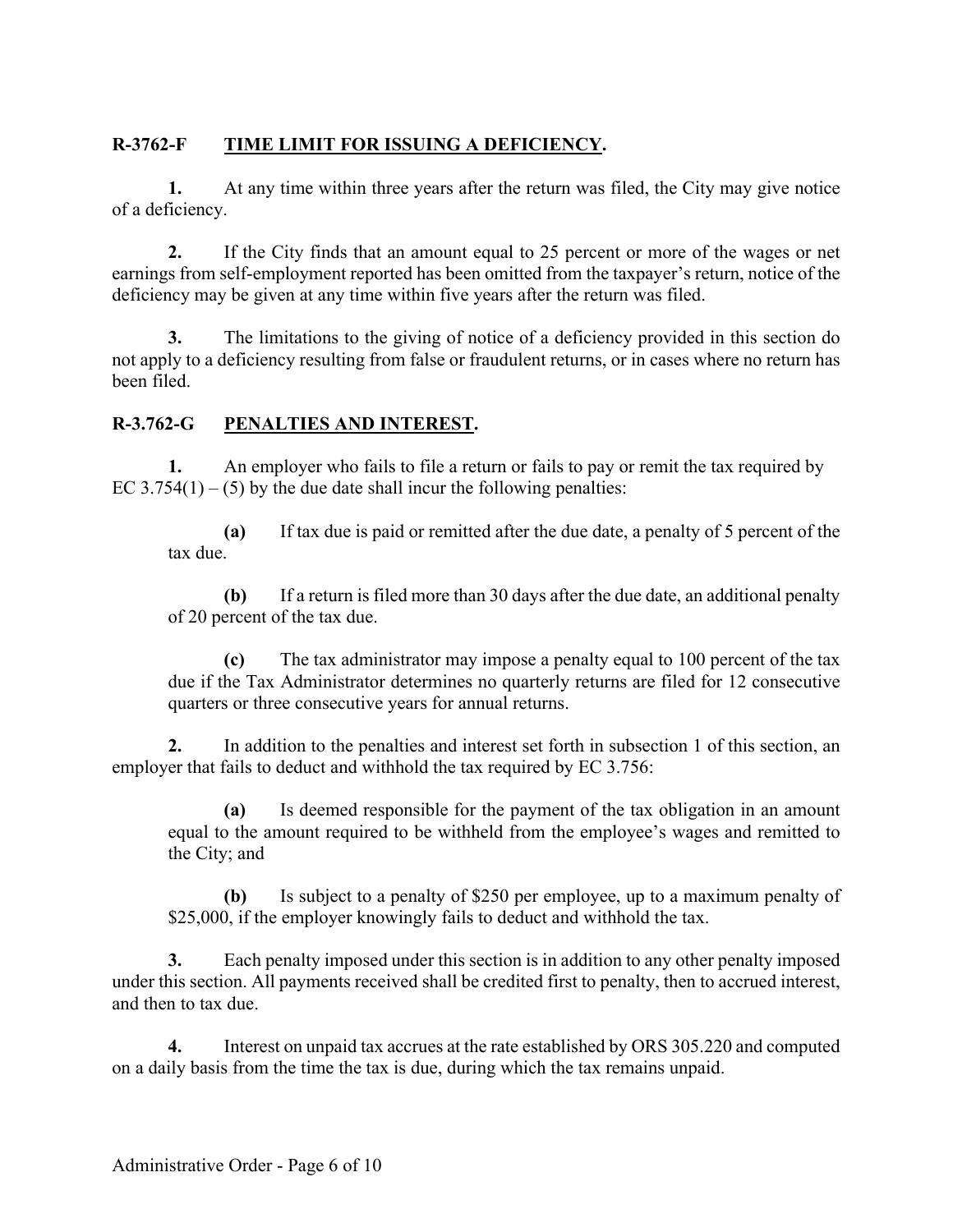### **R-3.762-H PENALTY WAIVER DUE TO GOOD CAUSE.**

**1**. The Tax Administrator may reduce or waive a penalty imposed pursuant to section R-3.762-G, subsections 1(a) and 1(b), if the Tax Administrator concludes that there was good cause for the failure to file, pay, or remit at the time the return and payment were due.

**2.** A request for a penalty reduction or waiver shall be submitted to the Tax Administrator on the form provided by the City and shall include at a minimum the name and address of the taxpayer, the tax period associated with the request, and an explanation of good cause serving as the basis for the requested penalty reduction or waiver.

**3.** For the purpose of this rule, "good cause" means circumstances beyond the reasonable control of the taxpayer, including but not limited to:

**(a)** Death or serious illness of the taxpayer or member of the taxpayer's immediate family;

**(b)** Destruction by fire, a natural disaster, or other casualty of the taxpayer's home, place of business, or records needed to prepare the returns and remit payment;

**(c)** Unavoidable and unforeseen absence of the taxpayer from the state that began before the due date of the return and tax.

**4.** For the purposes this rule, "good cause" does not include:

**(a)** Reliance on a professional to merely prepare a return and remit the tax on time;

**(b)** Lack of knowledge filing and payment deadlines or requirements;

**(c)** Mere inability of the taxpayer to pay the tax; and

**(d)** Other circumstances that are within the control of the taxpayer or the taxpayer's representatives.

**5.** Notwithstanding subsection 2 of this section, for the first two quarters of the 2021 tax year, the Tax Administrator may reduce or waive a penalty imposed pursuant to section R-3762-G, subsections 1(a) and 1(b) without first receiving a request. Notwithstanding subsections 3 and 4 of this section, reduction or waiver by the Tax Administrator during the first two quarters of the 2021 tax year may be based on the Tax Administrator's general conclusion that taxpayers are working in good faith to comply with the City's newly imposed payroll tax.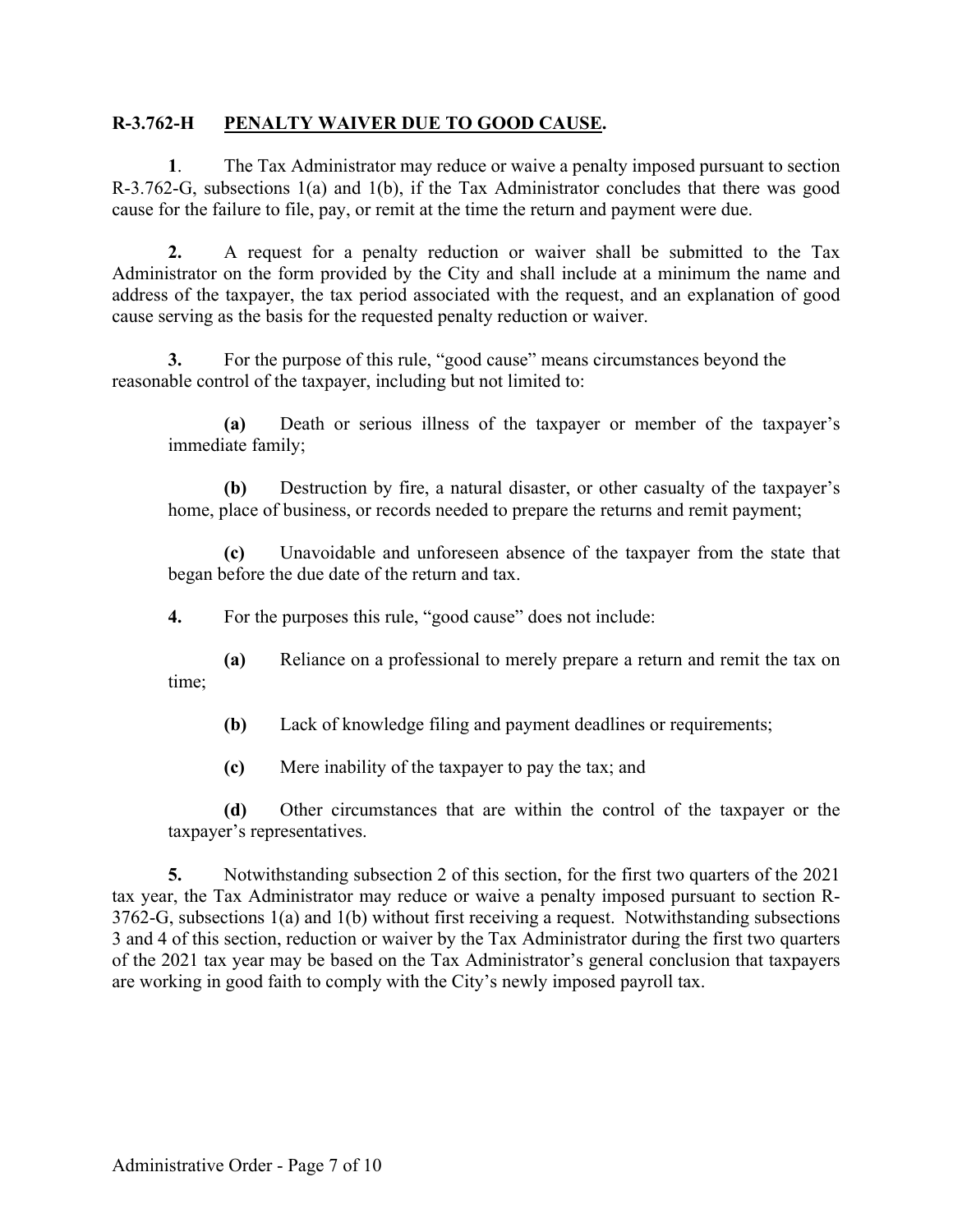### **R-3.762-I REFUNDS.**

### **1. Employer Tax**.

**(a)** If an employer has overpaid taxes due for total wages paid for a quarter and files an original or amended quarterly tax return, the City will credit the overpayment toward the employer's liability for the current quarter. If the employer requests a refund of the overpayment, the request shall be made on the quarterly return for which the overpayment is determined.

**(b)** If an employer has overpaid the taxes due for net earnings from selfemployment and files an original or amended annual tax return, the City will refund the overpayment to the employer.

**(c)** If the employer is no longer in business, and all returns have been filed, the overpayment will be refunded.

### **2. Employee Tax.**

**(a)** If an employee asserts that the actual amount of taxes withheld and remitted by an employer was computed on an amount that is not taxable or is excess of the correct tax amount, the employee may request a refund of the overpayment in writing to the employer. The request shall be mailed or delivered to the employer within 30 days of the due date for the taxes.

**(b)** Written notification of excess employee taxes paid and any request for refund shall include the employer's business name, nature of excess taxes paid, and refund amount requested.

**(c)** If, within 60 days of the date of the original request for refund by the employee, the employer does not return the excess tax to the employee, the employee may appeal to the Tax Administrator by filing a written appeal within 120 days of the date of the original request for refund.

**(d)** The Tax Administrator must refund to an employee the excess taxes when shown by satisfactory proof that the employee paid excess tax, the tax was not refunded by the employer, and the employee made a timely request for refund of excess taxes as established in this section.

**(e)** If the Tax Administrator determines pursuant to this section that the amount of the tax due is less than the amount theretofore paid, the excess shall be refunded by the City with interest at the rate established by ORS 305.220 for the period beginning 45 days after the due date of the return or the date the tax was paid, whichever is later.

**(f)** For purposes of subsection 2 of this section, "Tax Administrator" means the Tax Administrator or the Tax Administrator's designee.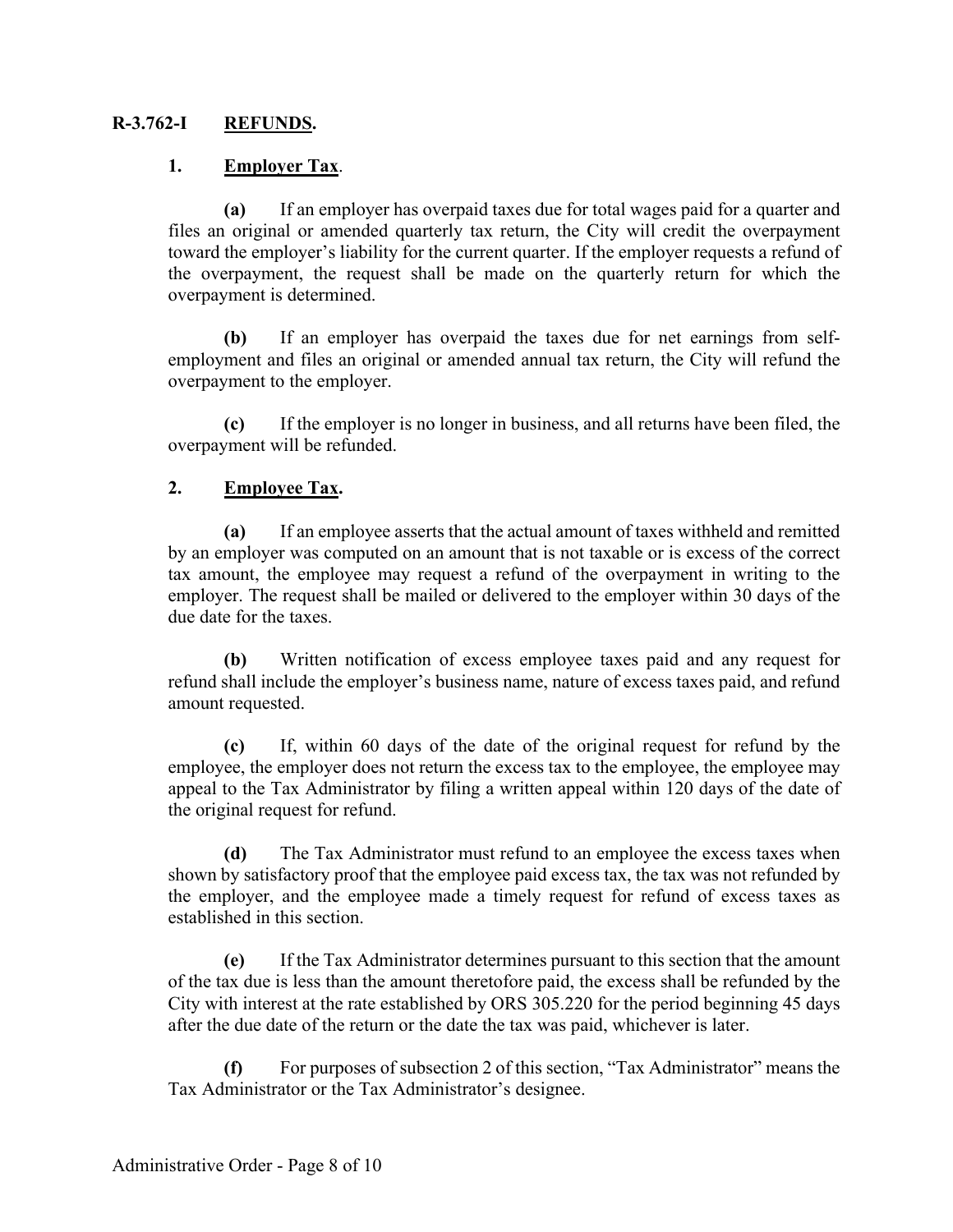**3.** The City may not allow or make a refund after three years from the date the return was filed, or two years from the date the tax (or a portion of the tax) was paid, whichever period expires later, unless before the expiration of this period a claim for refund is filed by the taxpayer in compliance with this section. In any case, if the original return is not filed within three years of the due date of the return, the City may allow or make a refund only of amounts paid within two years from the date of the filing of the claim for refund.

## **R-3762-J BOOKS AND RECORDS.**

**1.** It shall be the duty of every employer required to remit or pay the taxes imposed by EC 3.762 to keep and preserve suitable records and other such book and accounts as may be necessary to determine the amount of the tax liability of the employer or taxpayer. The books and records must be kept for a period equal to the applicable limitation period for assessment of the tax.

**2.** The City, for the purpose of ascertaining the correctness of any return, or for the purpose of making an estimate of the total wages paid, employee wages or net earnings of a selfemployed taxpayer, may examine or cause to be examined by an agent or representative designated by it for the purpose, any books, papers, records or memoranda bearing upon the matter required to be included in the return, and may require the attendance of the taxpayer or officer or agent or any other person having knowledge in the premises, and may take testimony and require proof material for the information, with power to administer oaths to such persons. The City shall have authority, by order or subpoena to be served with the same force and effect and in the same manner that a subpoena is served in a civil action in the Municipal Court, to require the production at any time and place it may designate of any books, papers, accounts or other information necessary to the carrying out of any law imposing tax on or measured by wages or net earnings of a selfemployed individual.

## **R-3.762-K RIGHT TO APPEAL DETERMINATION OF TAX LIABILITY**.

A taxpayer who is aggrieved by a determination of tax liability by the Tax Administrator may appeal the determination through the procedures set forth in Section 2.021 of the Eugene Code, 1971. A Taxpayer who wishes to appeal shall also contact the Tax Administrator within 15 days of the date of the notice of determination of tax liability.

## **R-3.762-L REPORTING EMPLOYEE PAYROLL TAX WITHHELD.**

Employers must report the employee subject wages (box 18), tax withheld (box 19), and "EUG" as the locality name (box 20) of the employee's Form W-2.

## **R-3.762-M EMPLOYER REGISTRATION.**

New employers with a physical address in the City must register with the City. A registered employer must submit a return for each reporting period, even though the employer may not have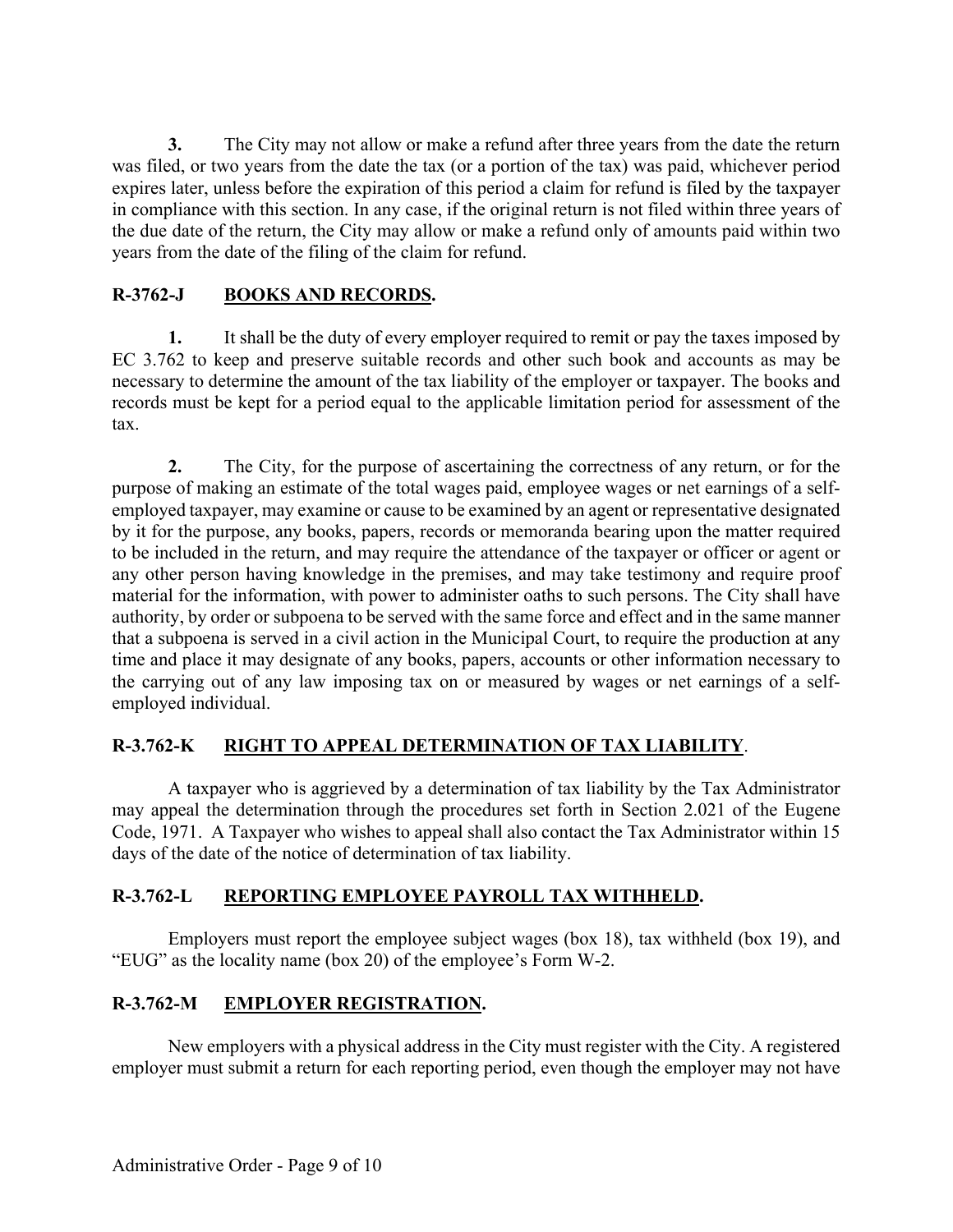had any payroll during that period. The responsibility to file a return ceases only after the employer notifies the City that the employer no longer has employees subject to the payroll tax.

## **R-3.762-N ENFORCEMENT.**

In addition to the penalties and interest set forth in Section R-3.762-G, if a taxpayer has violated or is violating any provision of these Rules or EC 3.754 through 3.768, the City Manager or designee may impose a compliance fee in an amount established by the City Manager pursuant to EC 2.020. Prior to imposing a compliance fee, the City Manager or designee shall pursue reasonable attempts to secure voluntary compliance, failing which the City Manager or designee may impose a compliance fee. A taxpayer may appeal the imposition of a compliance fee through the procedures set forth in EC 2.021.

Dated and effective this  $\frac{4\text{th}}{4}$  day of  $\frac{\text{January}}{4}$ , 2022.

 $\leftarrow$   $\leftarrow$   $\leftarrow$   $\leftarrow$   $\leftarrow$   $\leftarrow$   $\leftarrow$   $\leftarrow$   $\leftarrow$   $\leftarrow$   $\leftarrow$   $\leftarrow$   $\leftarrow$   $\leftarrow$   $\leftarrow$   $\leftarrow$   $\leftarrow$   $\leftarrow$   $\leftarrow$   $\leftarrow$   $\leftarrow$   $\leftarrow$   $\leftarrow$   $\leftarrow$   $\leftarrow$   $\leftarrow$   $\leftarrow$   $\leftarrow$   $\leftarrow$   $\leftarrow$   $\leftarrow$   $\leftarrow$   $\leftarrow$   $\leftarrow$   $\leftarrow$   $\leftarrow$   $\leftarrow$ MC

 **Sarah Medary City Manager**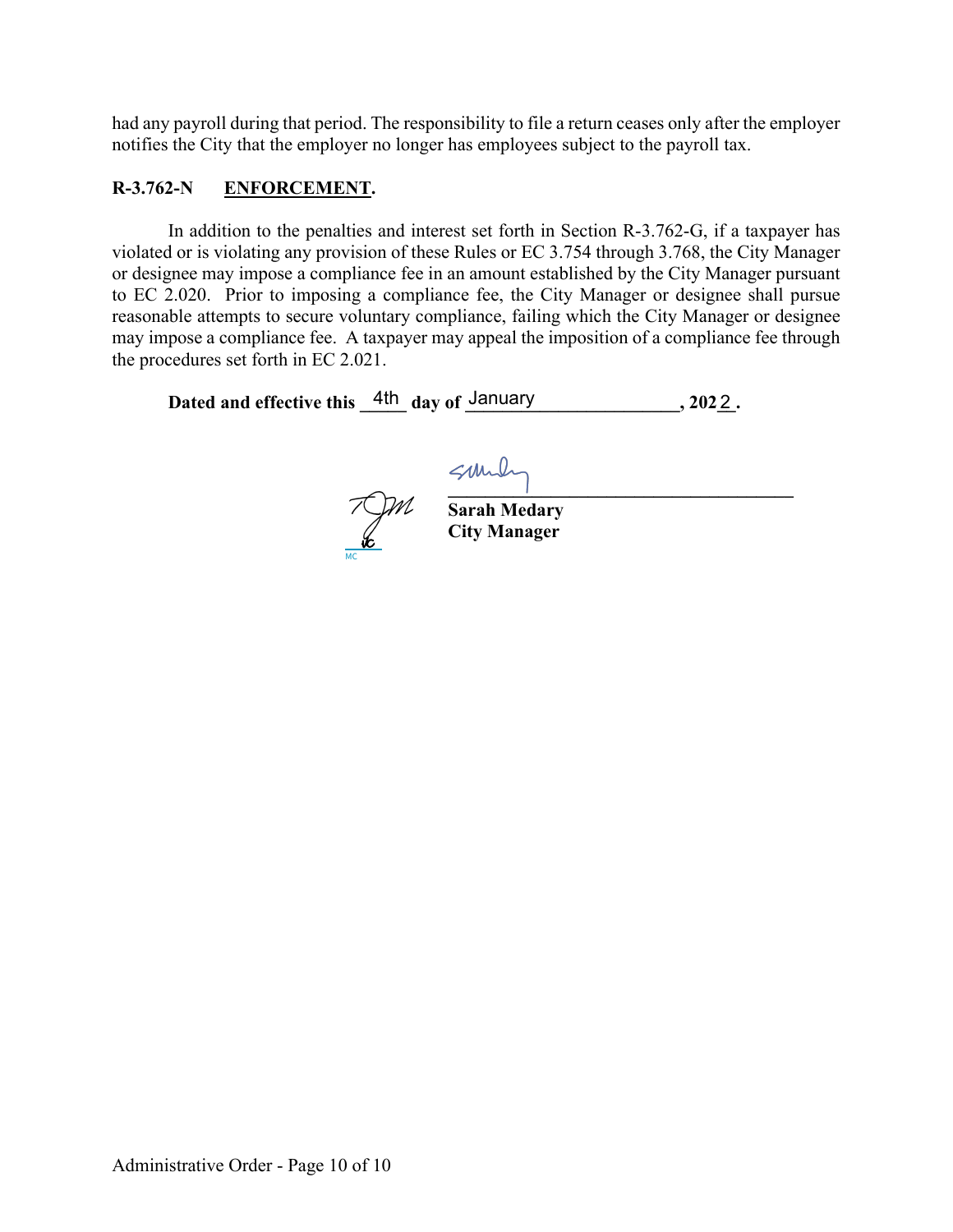## **City Manager's Findings in Consideration of Written Submissions**

During Administrative Order No. 44-21-05's 18-day comment period from September 24 – October 11, 2021, the City received 8 written comments. Of those 8 written comments, 7 related specifically to the proposed Payroll Tax Rule amendments ("proposed Rule Amendments"). The remaining comment related to a 3<sup>rd</sup> party tax preparer system implementing a software update to its platform. No comments were received in response to the Notice issued pursuant to Administrative Order No. 44-21-07. A summary of all the comments received, and findings addressing the comments, are set out below.

## **1. Comments regarding the tax reporting frequency under the proposed Rule Amendments.**

**Findings:** Eugene Code (EC) Section 3.756, adopted by the City Council via ordinance, establishes the frequency of submission of the payroll taxes. Administrative rules cannot alter the provisions of the City Code, thus, these proposed Rule Amendments cannot alter the tax reporting frequency set forth in EC 3.756.

The tax reporting frequency of the Community Safety Payroll Tax(es) under the proposed Rule Amendments are consistent with the filing frequencies for other state and local taxes (SUTA, OR Withholding, and Transit taxes such as the Statewide Transit Tax and LTD/Trimet). While these taxes are not connected to the Community Safety Payroll Tax, the filing dates and frequencies are consistent for both Employee/Employer quarterly submissions as well as for annual filings of Self-Employment returns.

No changes are being made to the proposed Rule Amendments as a result of these comments.

## **2. Comments expressing uncertainty regarding whether the proposed Rule Amendments apply to sole proprietors/partnerships that have no employees.**

**Findings:** The proposed Rule Amendments do not change the reporting requirements for sole proprietors/partnerships who have no employees. Self-Employment returns will continue to be an annual filing in April of each year and will be based on net earnings from self-employment for the prior calendar year. The first Self-Employment return will be due in April of 2022.

The proposed Rule Amendments do affect sole proprietors and partnerships who have employees by having the business entity be subject to the quarterly Employer Tax return. The language in the original Administrative Order excluded Sole Proprietors and Partnerships from contributing to this employer-paid tax. The proposed Rule Amendments will correct this language and bring the Administrative Rules into alignment with City Council's original intent and ensure that employers are treated equitably, regardless of business entity structure.